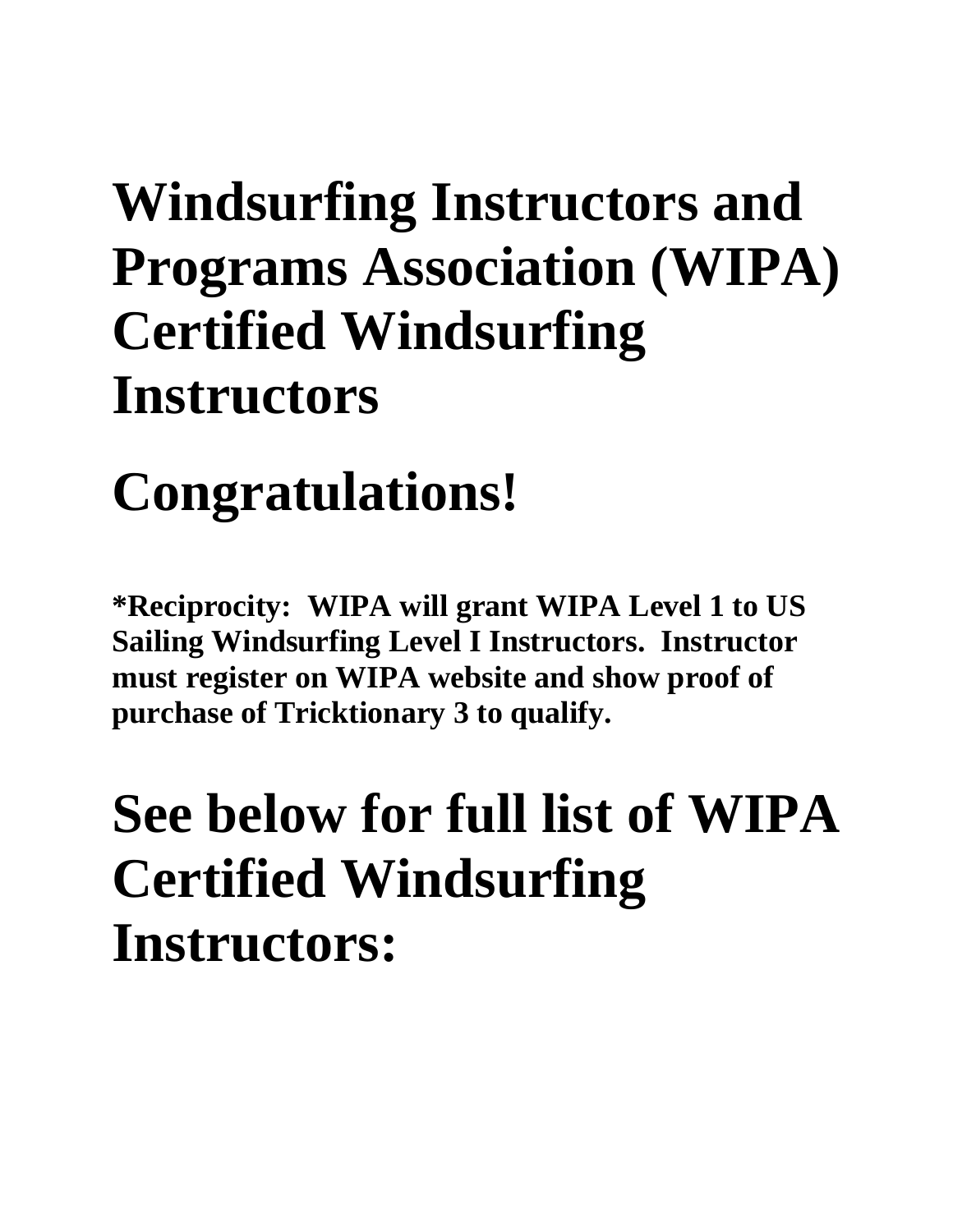| #                       | <b>Name</b>        | <b>Level</b> | <b>ITEX</b>              | <b>Association</b>    | Home              |
|-------------------------|--------------------|--------------|--------------------------|-----------------------|-------------------|
| $\mathbf{1}$            | <b>Sam Fanjoy</b>  | 1,2          | <b>Crossley -1</b>       | <b>Triangle</b>       | Raleigh, NC       |
|                         |                    |              | <b>Crossley -2</b>       | <b>Boardsailing</b>   |                   |
| $\overline{2}$          | <b>JP Polubiec</b> | $\mathbf{1}$ | <b>Crossley</b>          | <b>NJWWA</b>          | Congers,          |
|                         |                    |              |                          |                       | <b>NY</b>         |
| $\overline{\mathbf{3}}$ | <b>Sam</b>         | $\mathbf{1}$ | <b>Crossley</b>          | <b>Camp Fuller</b>    | Wakefield         |
|                         | <b>Palczewski</b>  |              |                          | <b>YMCA</b>           |                   |
| 4                       | <b>Cormac</b>      | $\mathbf{1}$ | <b>Crossley</b>          | <b>American YC</b>    | <b>Ireland</b>    |
|                         | <b>Dickson</b>     |              |                          |                       |                   |
| 5                       | <b>Corey</b>       | $\mathbf{1}$ | <b>Crossley</b>          | <b>American YC</b>    | Guam              |
|                         | <b>Santos</b>      |              |                          |                       |                   |
| 6                       | <b>Peter Dunay</b> | $\mathbf{1}$ | <b>Crossley</b>          | <b>American YC</b>    | Greenwich,        |
|                         |                    |              |                          |                       | <b>CT</b>         |
| 7                       | <b>Mike</b>        | $\mathbf{1}$ | Crossley*                | <b>American YC</b>    | Sloatsburg,       |
|                         | <b>Jamison</b>     |              |                          |                       | <b>NY</b>         |
| 8                       | <b>Gil Cohen</b>   | $\mathbf{1}$ | Bordes*                  | <b>Shoreline</b>      | <b>Mountain</b>   |
|                         |                    |              |                          | <b>Boathouse</b>      | View, CA          |
| 9                       | <b>Antonia</b>     | $\mathbf{1}$ | Bordes*                  | <b>Shoreline</b>      | <b>Mountain</b>   |
|                         | <b>Evtimow</b>     |              |                          | <b>Boathouse</b>      | View, CA          |
| 10                      | <b>Rick Martin</b> | $\mathbf{1}$ | Wilberscheid*            | <b>Hood River</b>     | Richland,         |
|                         |                    |              |                          |                       | <b>WA</b>         |
| 11                      | <b>Tom</b>         | 1, 2         | Ashman*                  | <b>Baltimore</b>      | Brookville,       |
|                         | <b>Sargent</b>     |              | <b>Crossley/Lepak -2</b> | <b>County Sailing</b> | <b>MD</b>         |
|                         |                    |              |                          | <b>Center</b>         |                   |
| 12                      | <b>Daphne</b>      | $\mathbf{1}$ | Ashman*                  | <b>BABA</b>           | <b>Arlington</b>  |
|                         | Lathouras          |              |                          |                       | <b>VA</b>         |
|                         |                    |              |                          |                       |                   |
|                         | 13 Randy Kerr      | $\mathbf{1}$ | Crossley*                | @Ocean Air            | Vero Beach,       |
|                         |                    |              |                          |                       | FL                |
| 14                      | <b>Mark</b>        | $\mathbf{1}$ | Viehman*                 | <b>BABA</b>           | Frederick,        |
|                         | <b>Sarrasin</b>    |              |                          |                       | <b>MD</b>         |
| 15                      | <b>Amanda</b>      | $\mathbf{1}$ | Bordes*                  | <b>Shoreline</b>      | <b>Mountain</b>   |
|                         | Sun                |              |                          | <b>Boathouse</b>      | View, CA          |
| <b>16</b>               | <b>Bob Schoen</b>  | $\mathbf{1}$ | Butzen*                  | <b>SE Michigan</b>    | Oxford, MI        |
| 17                      | <b>Scott Lynch</b> | $\mathbf{1}$ | Crossley*                | <b>NJWWA</b>          | <b>Bound</b>      |
|                         |                    |              |                          |                       | <b>Brooke, NJ</b> |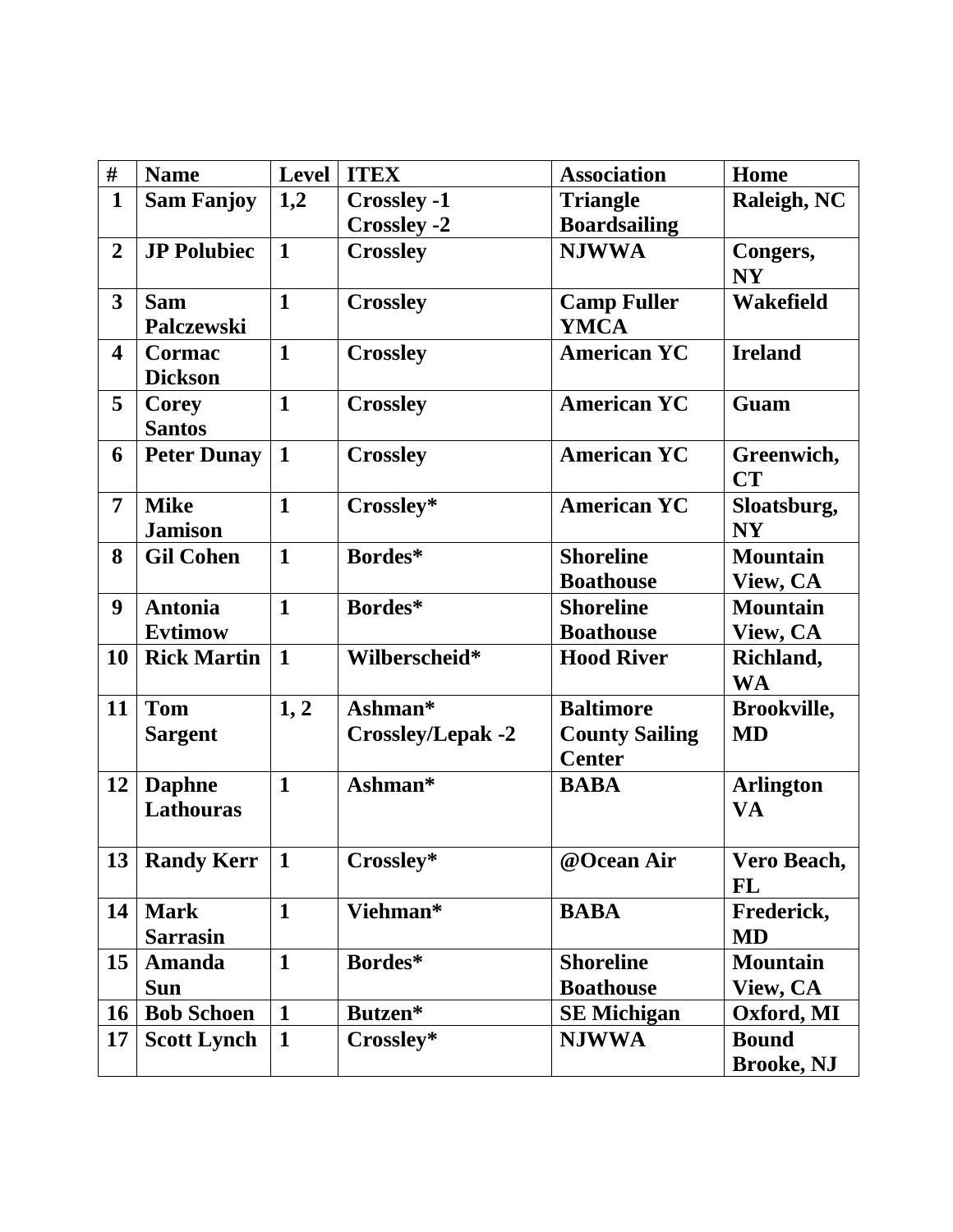| 18 | Omar                | $\mathbf{1}$ | Cormeier/Dornellas*       | <b>Shoreline</b>      | <b>Mountain</b>   |
|----|---------------------|--------------|---------------------------|-----------------------|-------------------|
|    | Lopez               |              |                           | <b>Boathouse</b>      | View, CA          |
| 19 | John                | $\mathbf{1}$ | <b>Gonsalves</b>          | Lake                  | Sacramento,       |
|    | <b>Mathias</b>      |              |                           | <b>Washington</b>     | CA                |
|    |                     |              |                           | <b>Windsurfing</b>    |                   |
| 20 | <b>Marah</b>        | $\mathbf{1}$ | Crossley*                 | <b>American YC</b>    | <b>Rumson, NJ</b> |
|    | <b>Shiels</b>       |              |                           |                       |                   |
| 21 | <b>Brian</b>        | $\mathbf{1}$ | Crossley*                 | <b>Ocean Air</b>      | Avon, NC          |
|    | <b>Klauser</b>      |              |                           |                       |                   |
| 22 | <b>Jake Agoos</b>   | $\mathbf{1}$ | Crossley*                 | <b>Extreme</b>        | New York,         |
|    |                     |              |                           | <b>Windsurfing</b>    | <b>NY</b>         |
| 23 | Ron                 | $\mathbf{1}$ | Dornellas*                | <b>DiverJH</b>        | Auburndale,       |
|    | Holzman             |              |                           |                       | <b>FL</b>         |
| 24 | Coby                | $\mathbf{1}$ | <b>Crossley/Lepak - 1</b> | <b>Baltimore Area</b> | Arlington,        |
|    | Leyden              |              |                           | <b>Boardsailing</b>   | <b>VA</b>         |
| 25 | <b>Ryan Buiso</b>   | $\mathbf{1}$ | <b>Crossley/Lepak -1</b>  | <b>Ocean Air</b>      | <b>Kill Devil</b> |
|    |                     |              |                           | <b>Sports</b>         | Hills, NC         |
| 26 | <b>Bill van den</b> | $\mathbf{1}$ | Viehman*                  | <b>Better World</b>   | Howard, PA        |
|    | <b>Berg</b>         |              |                           | Windsurfing.org       |                   |
| 27 | <b>Bruce</b>        | $\mathbf{1}$ | Wells*                    | <b>Windsurfing</b>    | Norfolk, VA       |
|    | <b>Powers</b>       |              |                           | <b>Enthusiasts of</b> |                   |
|    |                     |              |                           | <b>Tidewater</b>      |                   |
|    |                     |              |                           | (WET)                 |                   |
| 28 | <b>Barbara</b>      | $\mathbf{1}$ | <b>Gonsalves</b>          | Lake                  | Sacramento,       |
|    | West                |              |                           | Washington            | CA                |
|    |                     |              |                           | (Sacramento)          |                   |
| 29 | <b>Marcie</b>       | $\mathbf{1}$ | <b>Crossley</b>           | WET-                  | Fort              |
|    | <b>Kennedy</b>      |              |                           | <b>Windsurfing</b>    | Monroe,           |
|    |                     |              |                           | <b>Enthusiasts of</b> | Hampton,          |
|    |                     |              |                           | <b>Tidewater</b>      | <b>VA</b>         |
| 30 | <b>Yvette</b>       | $\mathbf{1}$ | <b>Crossley</b>           | WET-                  | <b>Fort</b>       |
|    |                     |              |                           | <b>Windsurfing</b>    | Monroe,           |
|    |                     |              |                           | <b>Enthusiasts of</b> | Hampton,          |
|    |                     |              |                           | <b>Tidewater</b>      | <b>VA</b>         |
| 31 | <b>David</b>        | $\mathbf{1}$ | <b>Crossley</b>           | WET-                  | Fort              |
|    | <b>Trumpoldt</b>    |              |                           | <b>Windsurfing</b>    | Monroe,           |
|    |                     |              |                           | <b>Enthusiasts of</b> | Hampton,          |
|    |                     |              |                           | <b>Tidewater</b>      | <b>VA</b>         |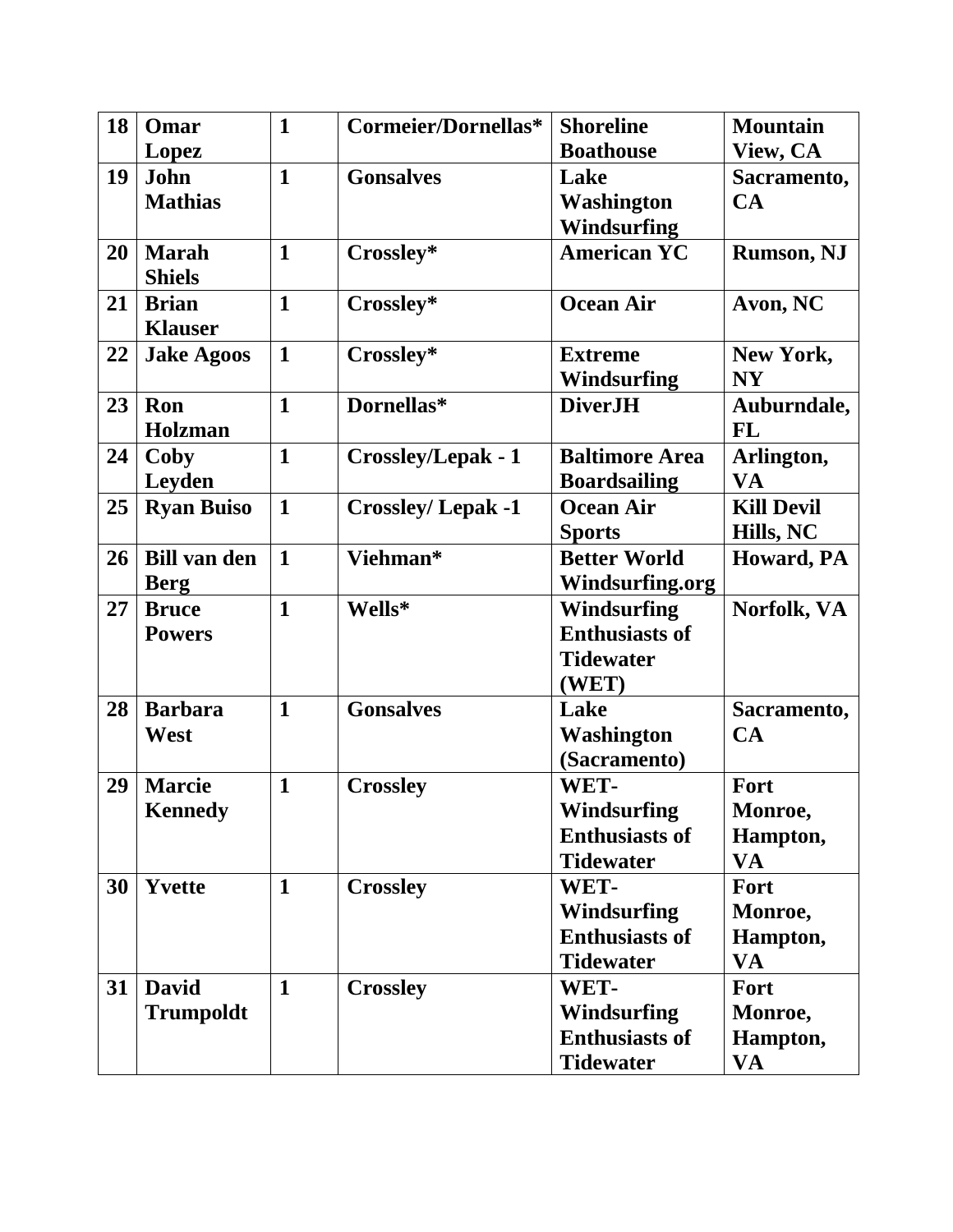| 32 | <b>Nick</b>        | $\mathbf{1}$ | <b>Crossley</b>  | WET-                  | Fort        |
|----|--------------------|--------------|------------------|-----------------------|-------------|
|    | <b>Datyner</b>     |              |                  | <b>Windsurfing</b>    | Monroe,     |
|    |                    |              |                  | <b>Enthusiasts of</b> | Hampton,    |
|    |                    |              |                  | <b>Tidewater</b>      | <b>VA</b>   |
| 33 | <b>Chris Coyne</b> | $\mathbf{1}$ | <b>Crossley</b>  | WET-                  | Fort        |
|    |                    |              |                  | <b>Windsurfing</b>    | Monroe,     |
|    |                    |              |                  | <b>Enthusiasts of</b> | Hampton,    |
|    |                    |              |                  | <b>Tidewater</b>      | <b>VA</b>   |
| 34 | <b>Chad</b>        | $\mathbf{1}$ | <b>Crossley</b>  | WET-                  | Fort        |
|    | <b>Perkins</b>     |              |                  | <b>Windsurfing</b>    | Monroe,     |
|    |                    |              |                  | <b>Enthusiasts of</b> | Hampton,    |
|    |                    |              |                  | <b>Tidewater</b>      | <b>VA</b>   |
| 35 | <b>Noah Lyons</b>  | $\mathbf{1}$ | <b>Viehman</b>   | <b>Clearwater</b>     | Clearwater, |
|    |                    |              |                  | <b>Community</b>      | <b>FL</b>   |
|    |                    |              |                  | <b>Sailing Center</b> |             |
| 36 | <b>Kirk Ward</b>   | $\mathbf{1}$ | <b>Viehman</b>   | <b>Clearwater</b>     | Clearwater, |
|    |                    |              |                  | <b>Community</b>      | <b>FL</b>   |
|    |                    |              |                  | <b>Sailing Center</b> |             |
| 37 | <b>Richard</b>     | $\mathbf{1}$ | <b>Viehman</b>   | <b>Clearwater</b>     | Clearwater, |
|    | <b>Seal</b>        |              |                  | <b>Community</b>      | <b>FL</b>   |
|    |                    |              |                  | <b>Sailing Center</b> |             |
| 38 | <b>Christopher</b> | $\mathbf{1}$ | <b>Viehman</b>   | <b>Clearwater</b>     | Clearwater, |
|    | <b>Moylan</b>      |              |                  | <b>Community</b>      | <b>FL</b>   |
|    |                    |              |                  | <b>Sailing Center</b> |             |
| 39 | <b>Anna Vasta</b>  | $\mathbf{1}$ | <b>Viehman</b>   | <b>Clearwater</b>     | Clearwater, |
|    |                    |              |                  | <b>Community</b>      | <b>FL</b>   |
|    |                    |              |                  | <b>Sailing Center</b> |             |
|    | $40$ Gerard        | $\mathbf{1}$ | <b>Gonsalves</b> | Lake                  | Sacramento, |
|    | <b>Mockler</b>     |              |                  | <b>Washington</b>     | CA          |
|    |                    |              |                  | (Sacramento)          |             |
| 41 | <b>Derek</b>       | $\mathbf{1}$ | <b>Gonsalves</b> | Lake                  | Sacramento, |
|    | <b>Kerstetter</b>  |              |                  | <b>Washington</b>     | CA          |
|    |                    |              |                  | (Sacramento)          |             |
| 42 | Carlo              | $\mathbf{1}$ | <b>Crossley</b>  | <b>Community</b>      | <b>New</b>  |
|    | Acosta             |              |                  | <b>Boating Center</b> | Bedford,    |
|    |                    |              |                  |                       | <b>MA</b>   |
| 43 | <b>Adilson</b>     | $\mathbf{1}$ | <b>Crossley</b>  | <b>Community</b>      | <b>New</b>  |
|    | <b>DeBrito</b>     |              |                  | <b>Boating Center</b> | Bedford,    |
|    |                    |              |                  |                       | <b>MA</b>   |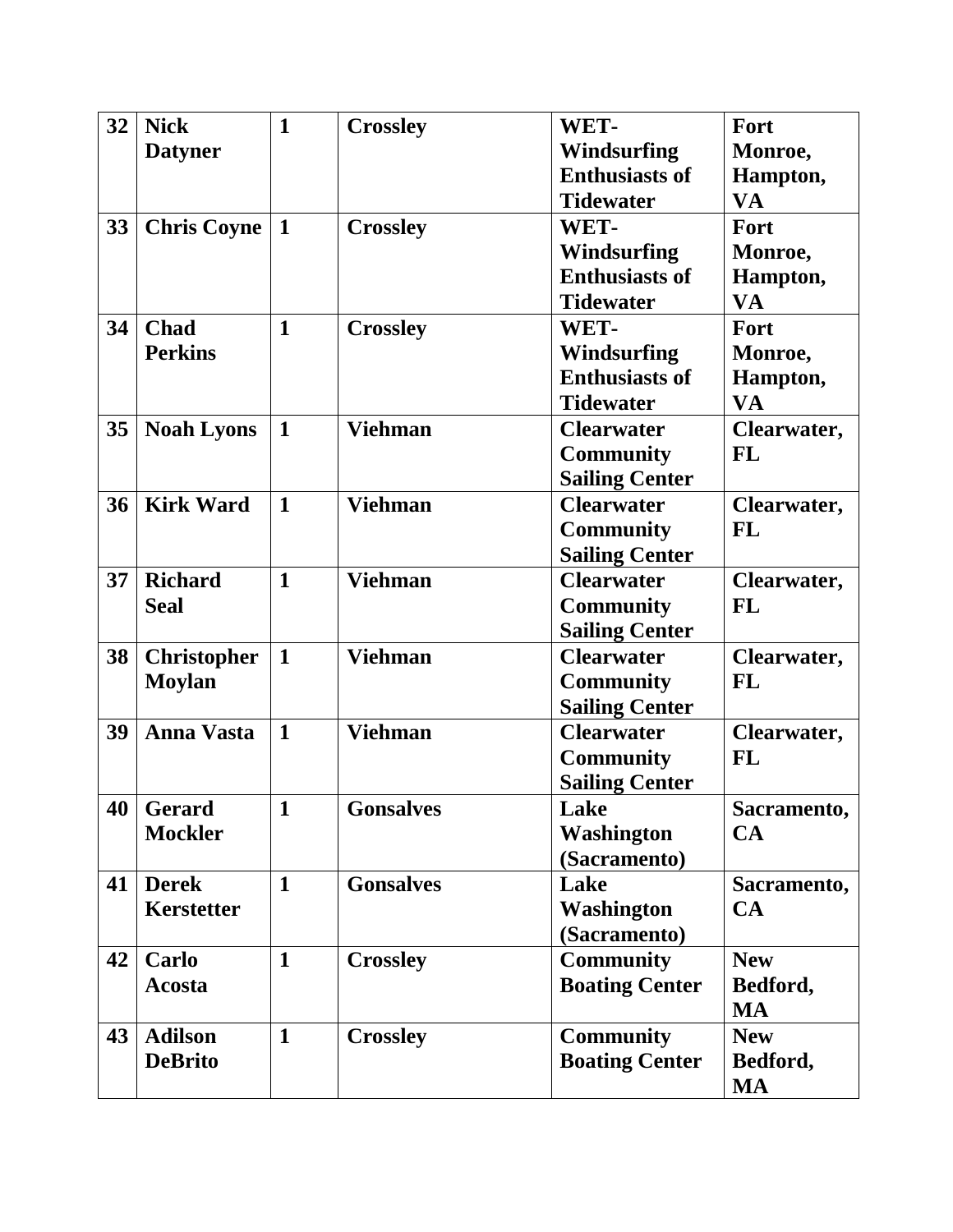| 44 | <b>Jim DeSilva</b>  | $\mathbf{1}$ | <b>Crossley</b> | <b>Community</b>      | <b>New</b>       |
|----|---------------------|--------------|-----------------|-----------------------|------------------|
|    |                     |              |                 | <b>Boating Center</b> | Bedford,         |
|    |                     |              |                 |                       | <b>MA</b>        |
| 45 | <b>Richard</b>      | $\mathbf{1}$ | <b>Crossley</b> | <b>Community</b>      | <b>New</b>       |
|    | <b>Feeney</b>       |              |                 | <b>Boating Center</b> | Bedford,         |
|    |                     |              |                 |                       | <b>MA</b>        |
| 46 | <b>Masada</b>       | $\mathbf{1}$ | <b>Crossley</b> | <b>Community</b>      | <b>New</b>       |
|    | <b>Monteiro</b>     |              |                 | <b>Boating Center</b> | Bedford,         |
|    |                     |              |                 |                       | <b>MA</b>        |
| 47 | <b>Josh Shirley</b> | $\mathbf{1}$ | Wilbersheid*    | Windsurfing           | <b>Salt Lake</b> |
|    |                     |              |                 | <b>Utah</b>           | City, UT         |
| 48 | <b>Walker</b>       | $\mathbf{1}$ | <b>Crossley</b> | <b>American Yacht</b> | Rye, NY          |
|    | <b>Reid</b>         |              |                 | <b>Club</b>           |                  |
| 49 | <b>Colette</b>      | $\mathbf{1}$ | <b>Crossley</b> | <b>American Yacht</b> | Rye, NY          |
|    | <b>Wicks</b>        |              |                 | <b>Club</b>           |                  |
| 50 | <b>Maddy</b>        | $\mathbf{1}$ | <b>Crossley</b> | <b>American Yacht</b> | Rye, NY          |
|    | <b>Cook</b>         |              |                 | <b>Club</b>           |                  |
| 51 | <b>Ellie Cook</b>   | $\mathbf{1}$ | <b>Crossley</b> | <b>American Yacht</b> | Rye, NY          |
|    |                     |              |                 | <b>Club</b>           |                  |
| 52 | <b>Jaume</b>        | $\mathbf{1}$ | <b>Crossley</b> | <b>American Yacht</b> | Rye, NY          |
|    | Pujadas             |              |                 | <b>Club</b>           |                  |
| 53 | <b>Ryan</b>         | $\mathbf{1}$ | <b>Crossley</b> | <b>American Yacht</b> | Rye, NY          |
|    | <b>Ingram</b>       |              |                 | <b>Club</b>           |                  |
| 54 | <b>Declan</b>       | $\mathbf{1}$ | <b>Crossley</b> | <b>American Yacht</b> | Rye, NY          |
|    | <b>Wicks</b>        |              |                 | <b>Club</b>           |                  |
| 55 | <b>Alex Curley</b>  | $\mathbf{1}$ | <b>Crossley</b> | <b>Ultimate</b>       | <b>Bowleys</b>   |
|    |                     |              |                 | Watersports           | Quarter,         |
|    |                     |              |                 |                       | <b>MD</b>        |
| 56 | <b>Martine</b>      | $\mathbf{1}$ | Crossley*       | <b>Ocean Air</b>      | Avon, NC         |
|    | <b>Monette</b>      |              |                 | <b>Sports</b>         |                  |
| 57 | <b>Ed Schaefer</b>  | $\mathbf{1}$ | Lepak           | <b>ABK</b>            | <b>Waves, NC</b> |
|    |                     |              |                 | <b>Boardsports</b>    |                  |
| 58 | Ed                  | $\mathbf{1}$ | Lepak           | <b>ABK</b>            | <b>Waves, NC</b> |
|    | Schaefer, Jr        |              |                 | <b>Boardsports</b>    |                  |
| 59 | <b>Jack Danz</b>    | $\mathbf{1}$ | <b>Rijff</b>    | <b>Ocean Air</b>      | Avon, NC         |
|    |                     |              |                 | <b>Sports</b>         |                  |
| 60 | <b>Robby</b>        | $\mathbf{1}$ | <b>Rijff</b>    | <b>Ocean Air</b>      | Avon, NC         |
|    | <b>Adams</b>        |              |                 | <b>Sports</b>         |                  |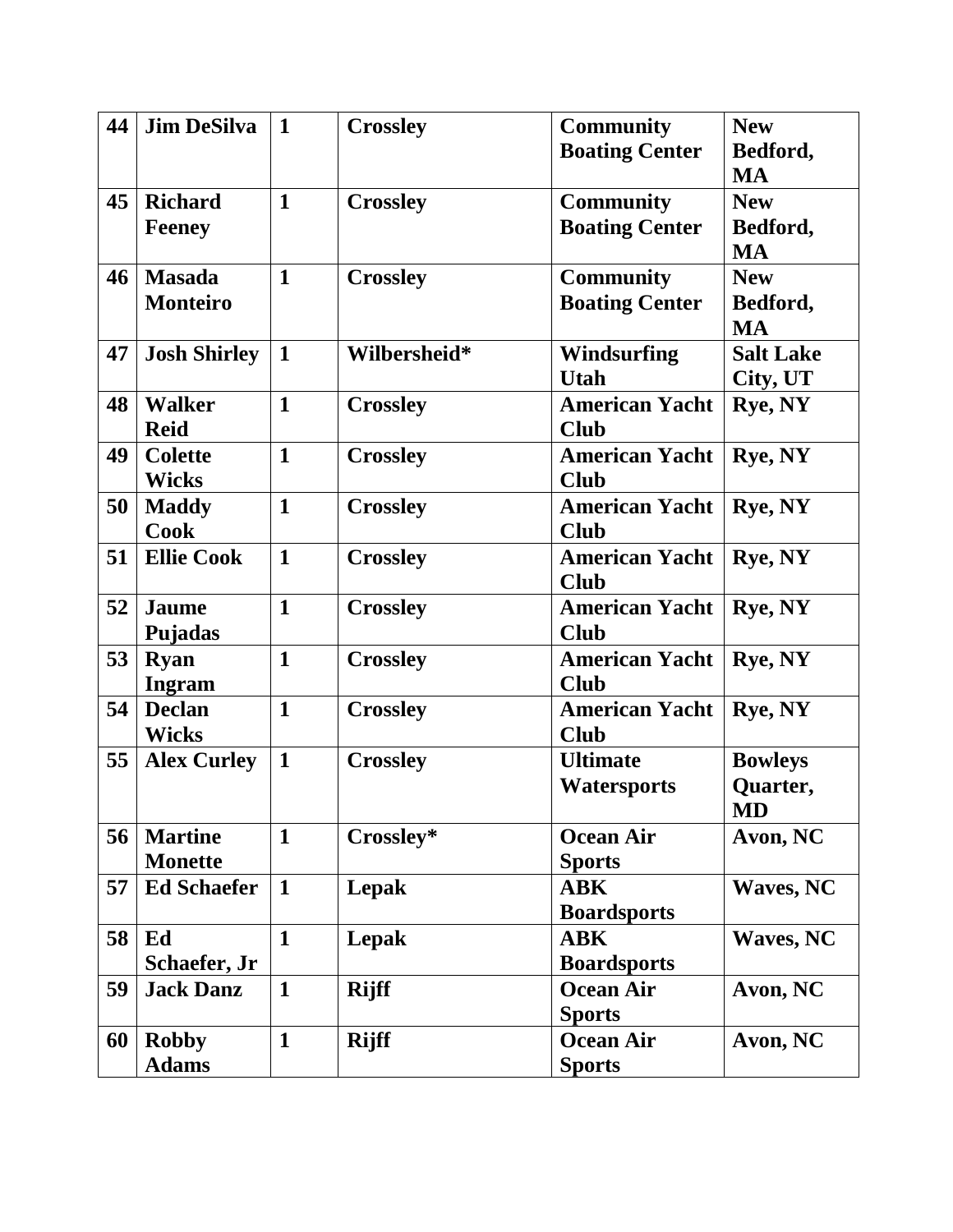| 61 | <b>Darvil</b>       | $\mathbf{1}$ | <b>John Dornellas*</b>     | <b>Calema</b>           | <b>Merritt</b>       |
|----|---------------------|--------------|----------------------------|-------------------------|----------------------|
|    | <b>McBride</b>      |              |                            | <b>Windsurfing</b>      | Island, FL           |
| 62 | <b>Drew</b>         | $\mathbf{1}$ | <b>Eileen and Ken Hoff</b> | <b>H2 Windsurfing</b>   | <b>Seaside Hts.,</b> |
|    | <b>Schoudel</b>     |              |                            |                         | <b>NJ</b>            |
| 63 | <b>Milanka</b>      | $\mathbf{1}$ | <b>Derek Rijff</b>         | <b>Ocean Air</b>        | Avon, NC             |
|    | <b>Karmolinski</b>  |              |                            | <b>Sports</b>           |                      |
| 64 | <b>Ted Zhang</b>    | $\mathbf{1}$ | <b>David Gadarian</b>      | <b>Cal Sailing Club</b> | <b>Berkley, CA</b>   |
| 65 | <b>Julian</b>       | $\mathbf{1}$ | <b>David Gadarian</b>      | <b>Cal Sailing Club</b> | <b>Berkley, CA</b>   |
|    | Weisner             |              |                            |                         |                      |
| 66 | <b>Peter Mui</b>    | $\mathbf{1}$ | <b>David Gadarian</b>      | <b>Cal Sailing Club</b> | <b>Berkley, CA</b>   |
| 67 | <b>Ross</b>         | $\mathbf{1}$ | <b>David Gadarian</b>      | <b>Cal Sailing Club</b> | <b>Berkley, CA</b>   |
|    | <b>Mckegney</b>     |              |                            |                         |                      |
| 68 | <b>Jesse</b>        | $\mathbf{1}$ | <b>David Gadarian</b>      | <b>Cal Sailing Club</b> | <b>Berkley, CA</b>   |
|    | <b>Homchand</b>     |              |                            |                         |                      |
| 69 | <b>Gene Golfus</b>  | $\mathbf{1}$ | <b>David Gadarian</b>      | <b>Cal Sailing Club</b> | <b>Berkley, CA</b>   |
| 70 | <b>Peter Sinka</b>  | $\mathbf{1}$ | <b>David Gadarian</b>      | <b>Cal Sailing Club</b> | <b>Berkley, CA</b>   |
| 71 | Zsofia              | $\mathbf{1}$ | <b>David Gadarian</b>      | <b>Cal Sailing Club</b> | <b>Berkley, CA</b>   |
|    | <b>Gutvill</b>      |              |                            |                         |                      |
| 72 | Randi               | $\mathbf{1}$ | <b>David Gadarian</b>      | <b>Cal Sailing Club</b> | <b>Berkley, CA</b>   |
|    | <b>Shapiro</b>      |              |                            |                         |                      |
| 73 | <b>Christine</b>    | $\mathbf{1}$ | <b>David Gadarian</b>      | <b>Cal Sailing Club</b> | <b>Berkley, CA</b>   |
|    | Page                |              |                            |                         |                      |
| 74 | <b>Nelz</b>         | $\mathbf{1}$ | <b>David Gadarian</b>      | <b>Cal Sailing Club</b> | <b>Berkley, CA</b>   |
|    | <b>Carpentier</b>   |              |                            |                         |                      |
| 75 | <b>Tinne Alerts</b> | $\mathbf{1}$ | <b>David Gadarian</b>      | <b>Cal Sailing Club</b> | <b>Berkley, CA</b>   |
| 76 | <b>Barbara</b>      | $\mathbf{1}$ | <b>David Gadarian</b>      | <b>Cal Sailing Club</b> | <b>Berkley, CA</b>   |
|    | <b>Ross</b>         |              |                            |                         |                      |
| 77 | <b>Tony To</b>      | $\mathbf{1}$ | <b>David Gadarian</b>      | <b>Cal Sailing Club</b> | <b>Berkley, CA</b>   |
| 78 | <b>Lawrence</b>     | $\mathbf{1}$ | <b>David Gadarian</b>      | <b>Cal Sailing Club</b> | <b>Berkley, CA</b>   |
|    | <b>Jeong</b>        |              |                            |                         |                      |
| 79 | <b>Ross Davies</b>  | $\mathbf{1}$ | Bordes*                    | <b>Shoreline</b>        | <b>Mountain</b>      |
|    |                     |              |                            | <b>Boathouse</b>        | <b>View. CA</b>      |
| 80 | <b>John Quinn</b>   | $\mathbf{1}$ | <b>Perkins</b>             | <b>Windsurfing</b>      | Ft. Monroe,          |
|    |                     |              |                            | <b>Enthusiasts of</b>   | VA                   |
|    |                     |              |                            | <b>Tidewater</b>        |                      |
| 81 | <b>Javier</b>       | $\mathbf{1}$ | <b>Perkins</b>             | Windsurfing             | Ft. Monroe,          |
|    | Garriz              |              |                            | <b>Enthusiasts of</b>   | VA                   |
|    |                     |              |                            | <b>Tidewater</b>        |                      |